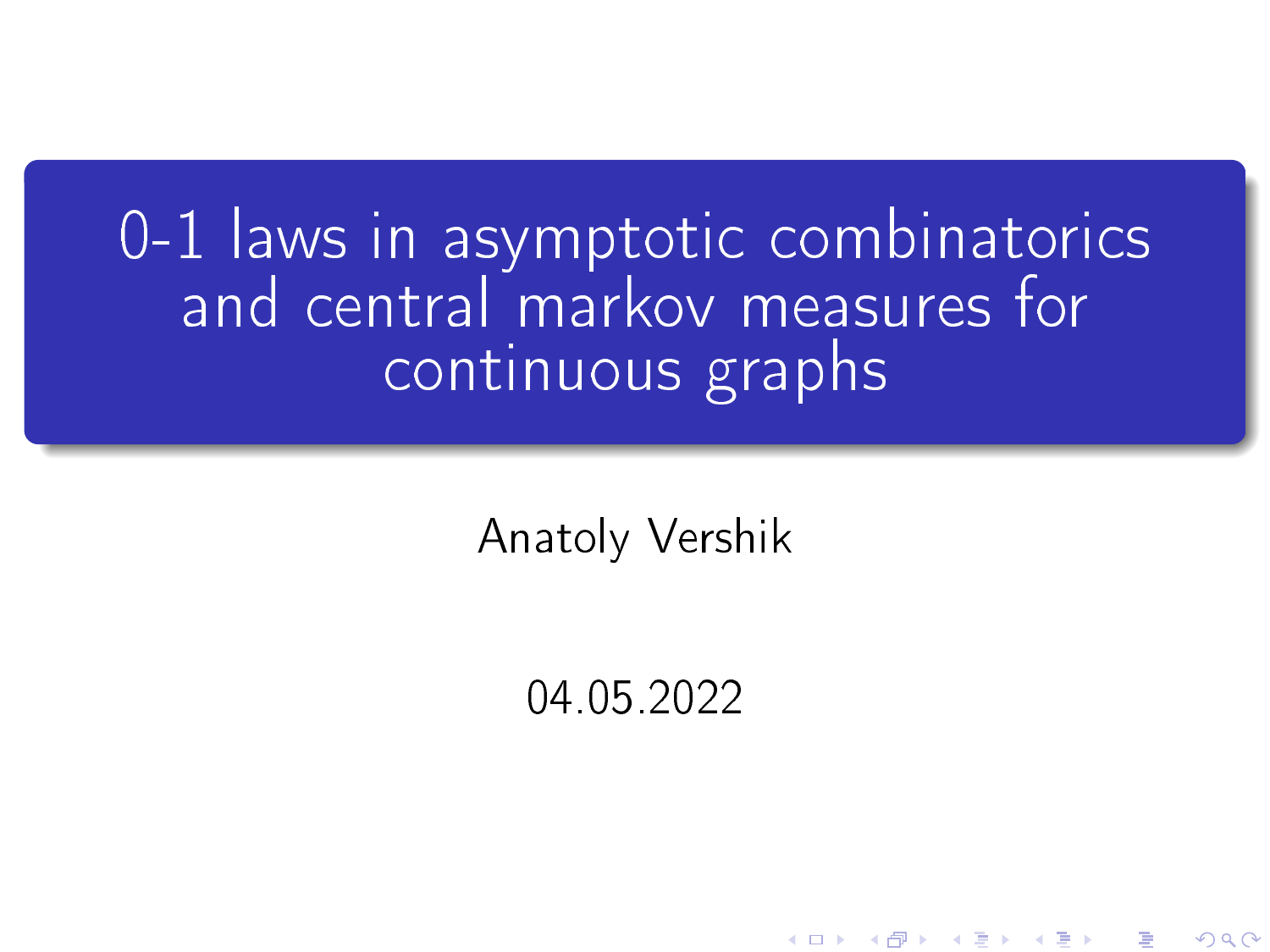A class of continuous graded graphs of the type of Gelfand-Zeitlin schemes is defined and the set of all ergodic central measures of discrete type on the path space of such graphs is described. The main method consists of checking the ergodicity ("0-1 law") of the limit of Lebesgue measures on finite-dimensional convex compacts. As an application of the proposed approach, a new proof of the theorem is given that the list of ergodic discrete unitary invariant measures on the set of infinite Hermitian matrices is exhausted by the so-called Wishart measures.

つへへ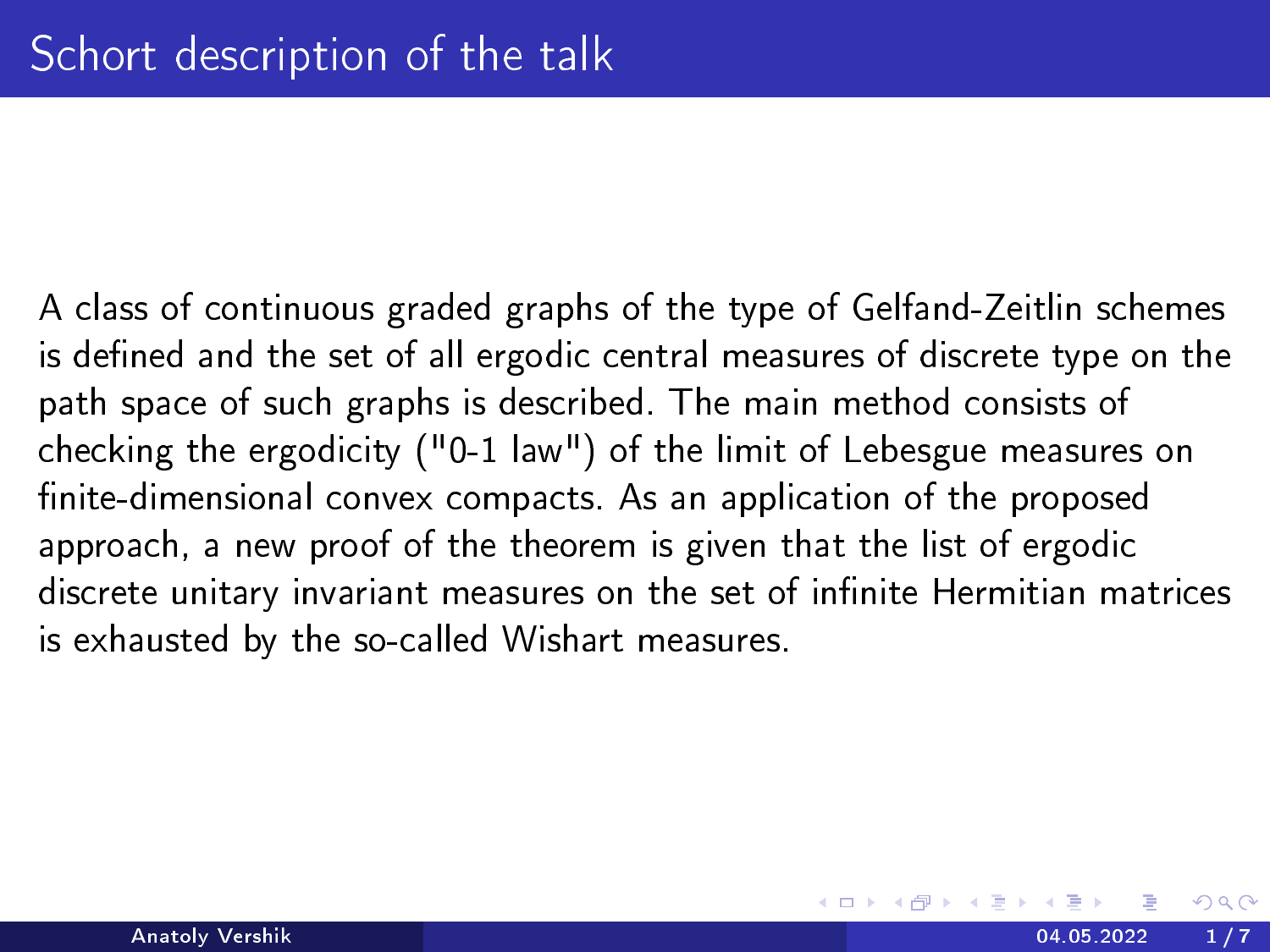## 0-1 laws in asymptotic combinatorics and central markov measures for continuous graph

- $\bullet$  Definition of continouous graded graphs with convex set of paths;
- Spaces of the Gelfand-Cetlin type;
- Central measures of discrete type;
- Systems of co-transition probabilities;
- **•** Ergodic method.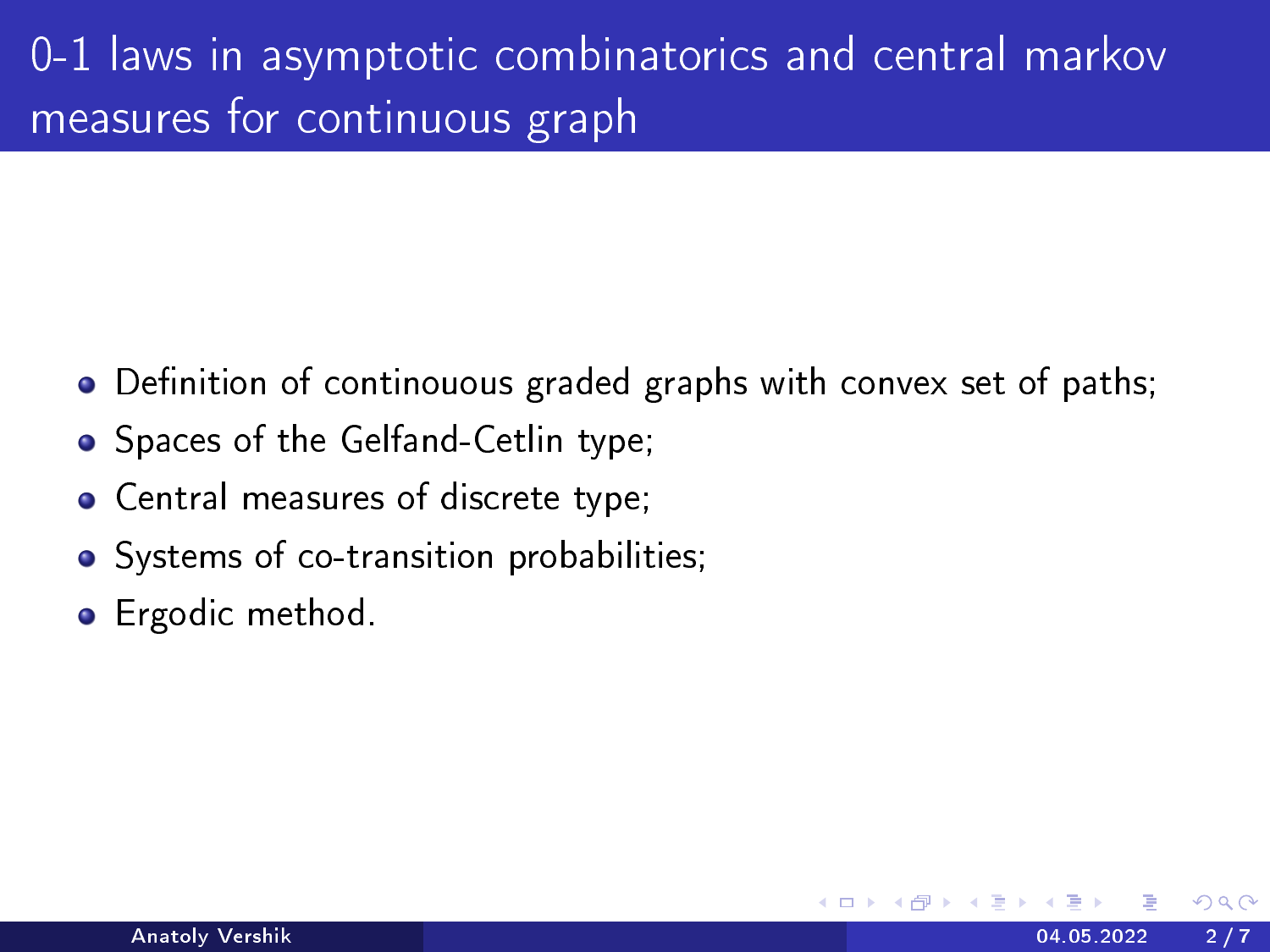- Cesaro graph;
- Random walks in Weyl chambers;
- Graph of Hermitian matrices and graph of spectra;

4 0 8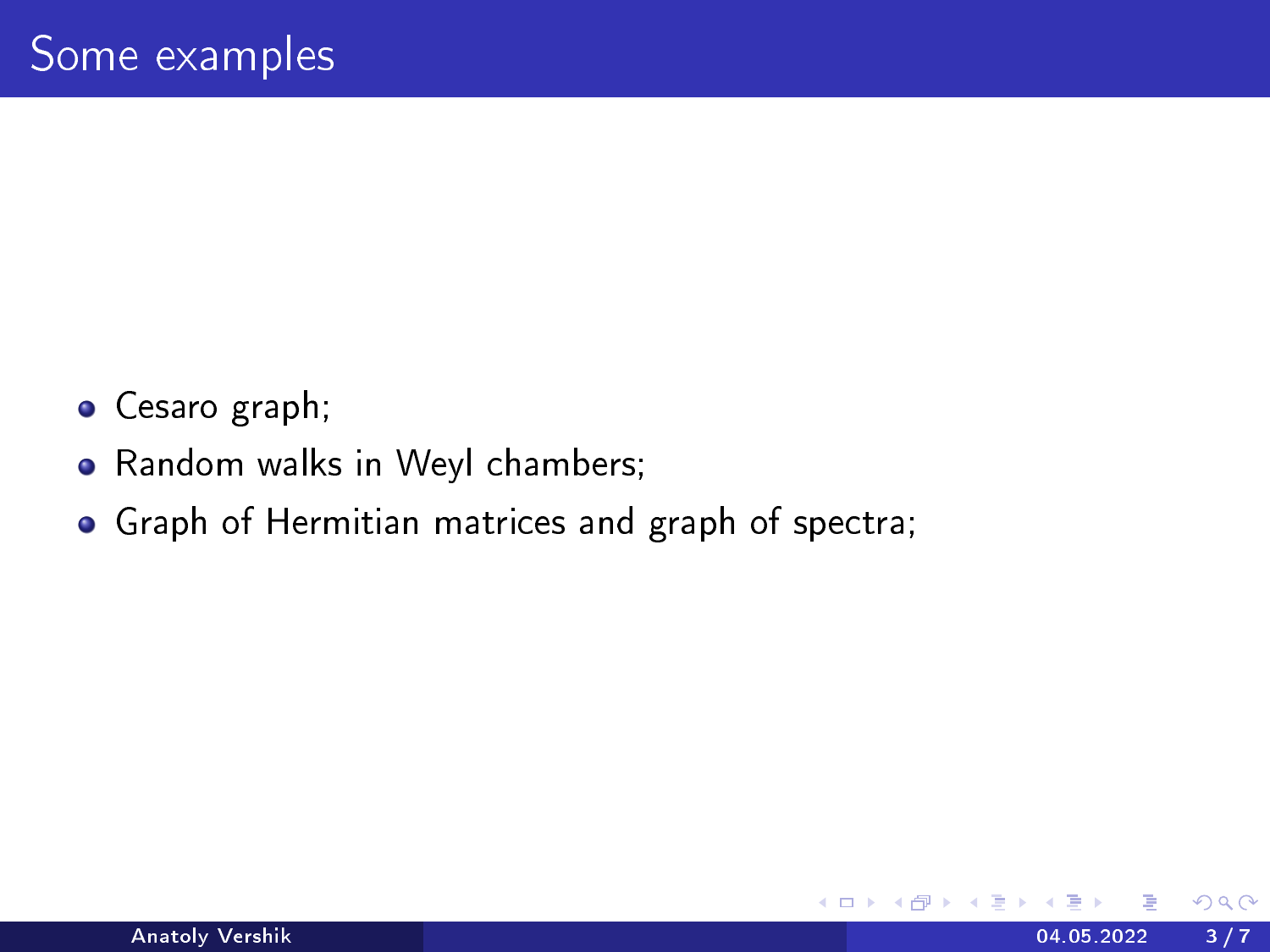0-1 laws in asymptotic combinatorics and central markov measures for continuous graph

- ПЕРЕМЕЖАЕМОСТЬ И МНОГОГРАННИК ГЕЛЬФАНДА ЦЕТЛИНА.
- РАЗЛИЧНЫЕ СПОСОБЫ ОПИСАНИЯ ИНВАРИАНТНЫХ (ЦЕНТРАЛЬНЫХ) МЕР.
- МАРКОВСКИЕ ЦЕПИ ОБЛАСТИ ДОСТИЖИМОСТИ И КОДОСТИЖИМОСТИ.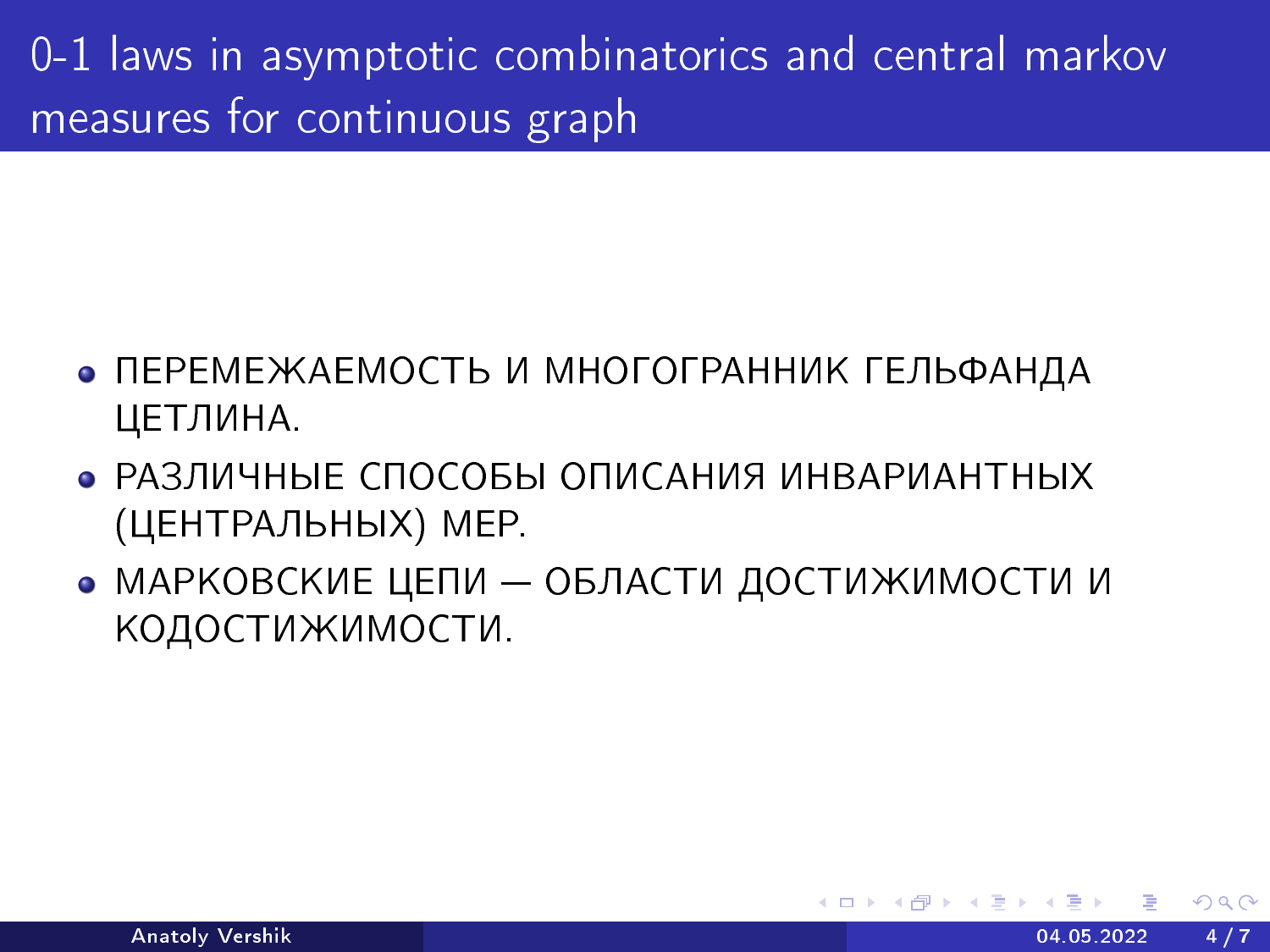0-1 laws in asymptotic combinatorics and central markov measures for continuous graph

- ЗАДАЧА О КОМБИНАТОРНЫХ ЗАКОНАХ "0-1".
- СВЯЗЬ С ТЕОРИЕЙ ФИЛЬТРАЦИЙ
- ЛЕММА ОБ ПРЕДЕЛЬНОЙ СИГМА-АЛГЕБРЕ.
- УНИТАРНО-ИНВАРИАНТНЫЕ МЕРЫ НА ЭРМИТОВЫХ MATPИЦAX.
- $\bullet$  MEPH УИШАРТА.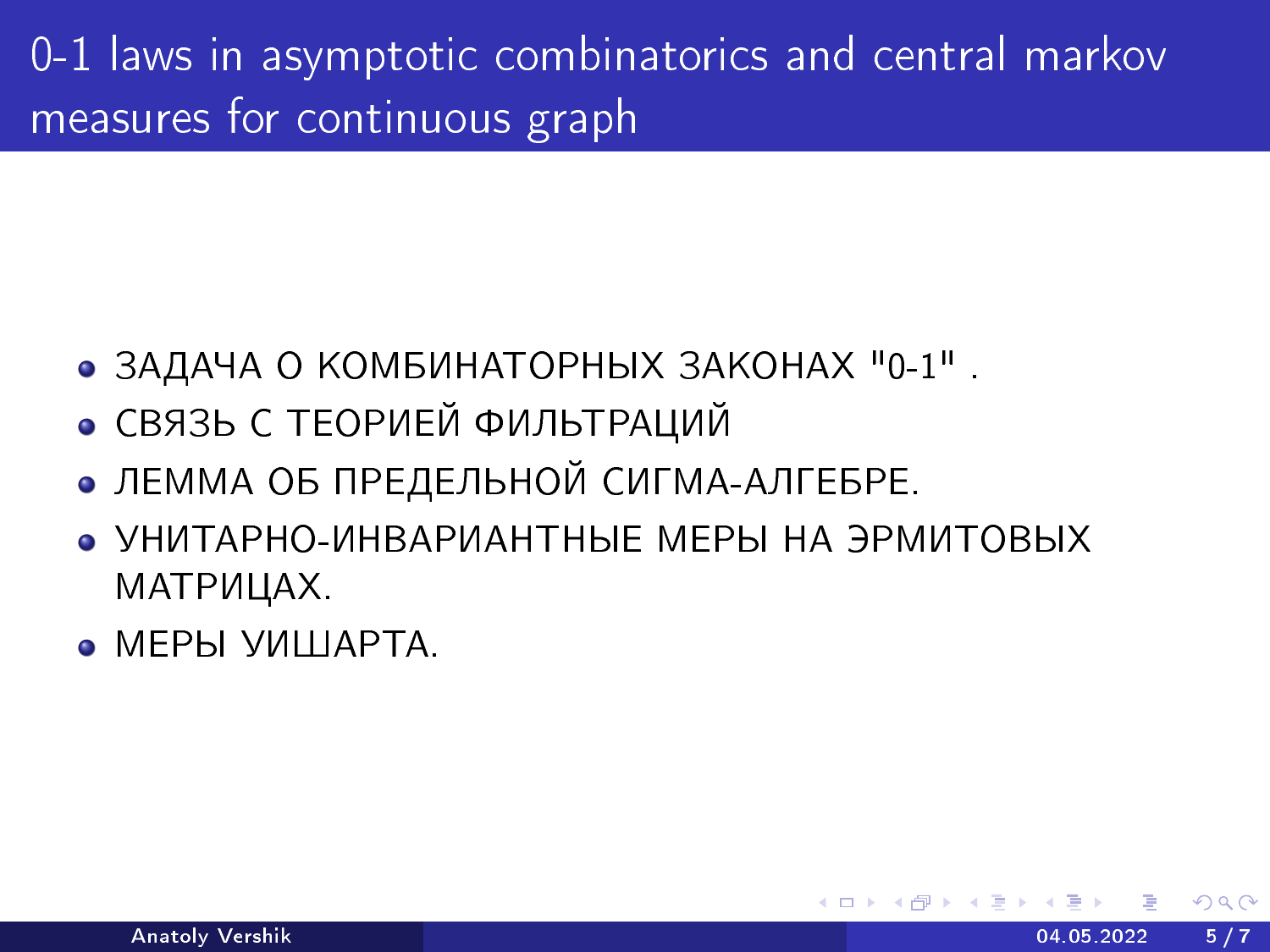• ПАРАЛЛЕЛЬ МЕЖДУ ГРАФОМ ЮНГА И ГРАФОМ СПЕКТРОВ.

4 **D F** 

• МЕРА ПЛАНШЕРЕЛЯ И ГАУСОВ АНСАМБЛЬ (GOE, GUE).